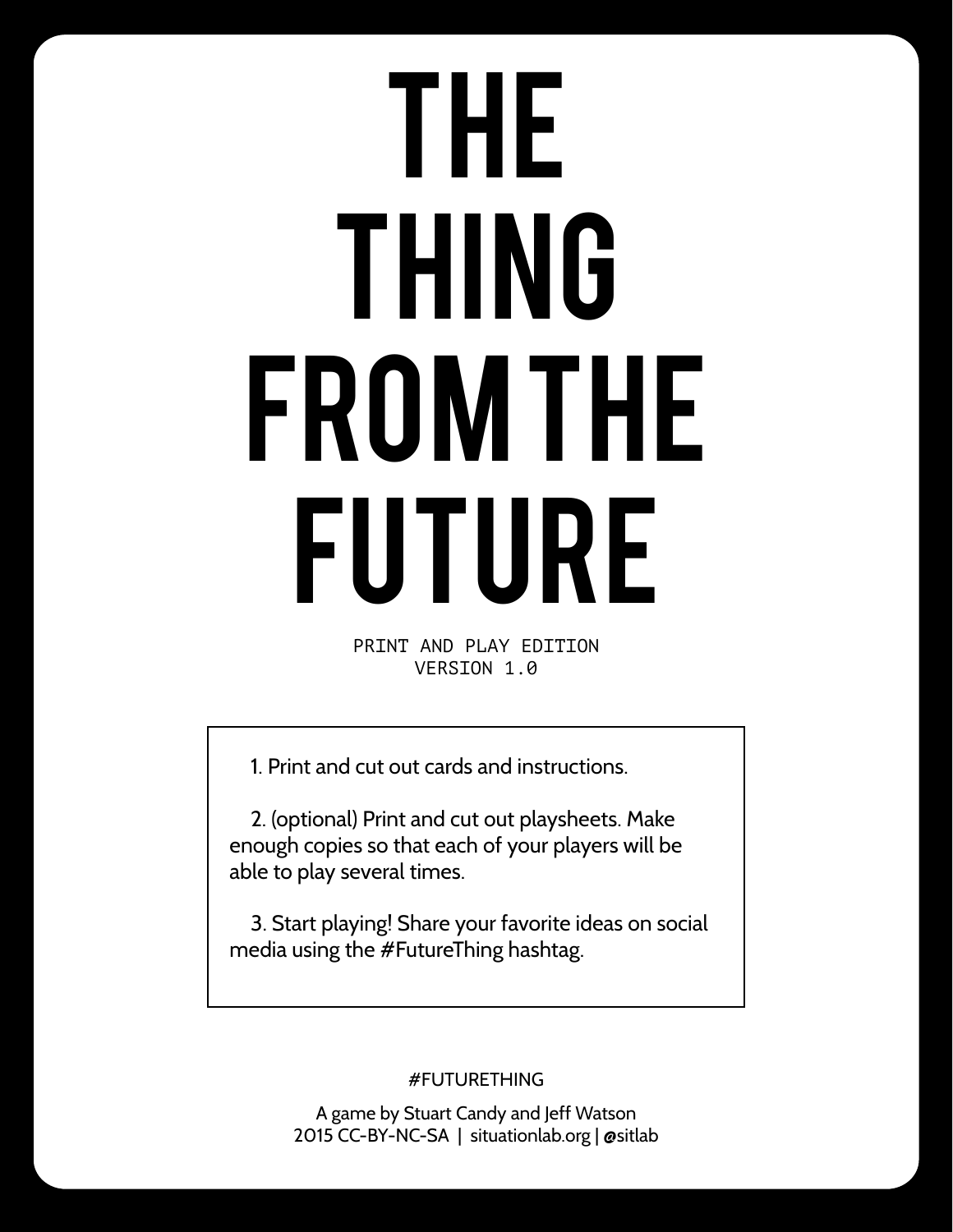## **INSTRUCTIONS**

**The Thing From The Future** is an imagination game for 1-6 players. The object of the game is to use the cards to generate the most interesting, funny or thought-provoking ideas for artifacts from the future. There are over 3.7 million possible prompts in the deck. For group play: **<1>** Form a group of 2-6 players. Shuffle deck well and deal out one dozen cards each. **<2>** Starting with the dealer, compose a creative prompt by taking turns placing cards of different "suits" on the table (suits are indicated by the letter at the top of each card). Take turns placing cards until the suit letters on the tops of the cards spell the word, ATOM. A complete prompt has one and only one of each letter. If you can't contribute, draw a card. **<3>** Give a FutureThing Playsheet to each player and record the four elements of the prompt. Silently produce your own brief description (and sketch if you wish) of your thing from the future. This gets easier as your imagination warms up! **<4>** When everyone is ready, share future thing ideas with the group. **<5>** The creator of the group's favorite idea wins the cards in play. Whoever has earned the most cards when play ends wins overall. **<6>** Share your favorite ideas with the gameplay community using the hashtag #FutureThing.

> #FUTURETHING THE THING FROM THE FUTURE A game by Stuart Candy and Jeff Watson 2015 CC-BY-NC-SA | situationlab.org | @sitlab

## **KEY CARD**

A

T

O

M

ARC outlines the type of future world that the "thing" comes from, and how far away it is from today. There are four types of Arc, each an umbrella for countless possible scenarios:

Growth - a future in which "progress" has continued Collapse – a future in which society as we know it has come apart Discipline - a future in which order is deliberately coordinated or imposed

Transformation – a future in which a profound historical evolution has occurred

TERRAIN is the thematic context or location where this object could be found in that future.

OBJECT is the focus for your imagination: a specific cultural artifact that reveals something about how this future is different from today.

MOOD suggests how it might feel to experience this thing from the future.

> #FUTURETHING THE THING FROM THE FUTURE A game by Stuart Candy and Jeff Watson 2015 CC-BY-NC-SA | situationlab.org | @sitlab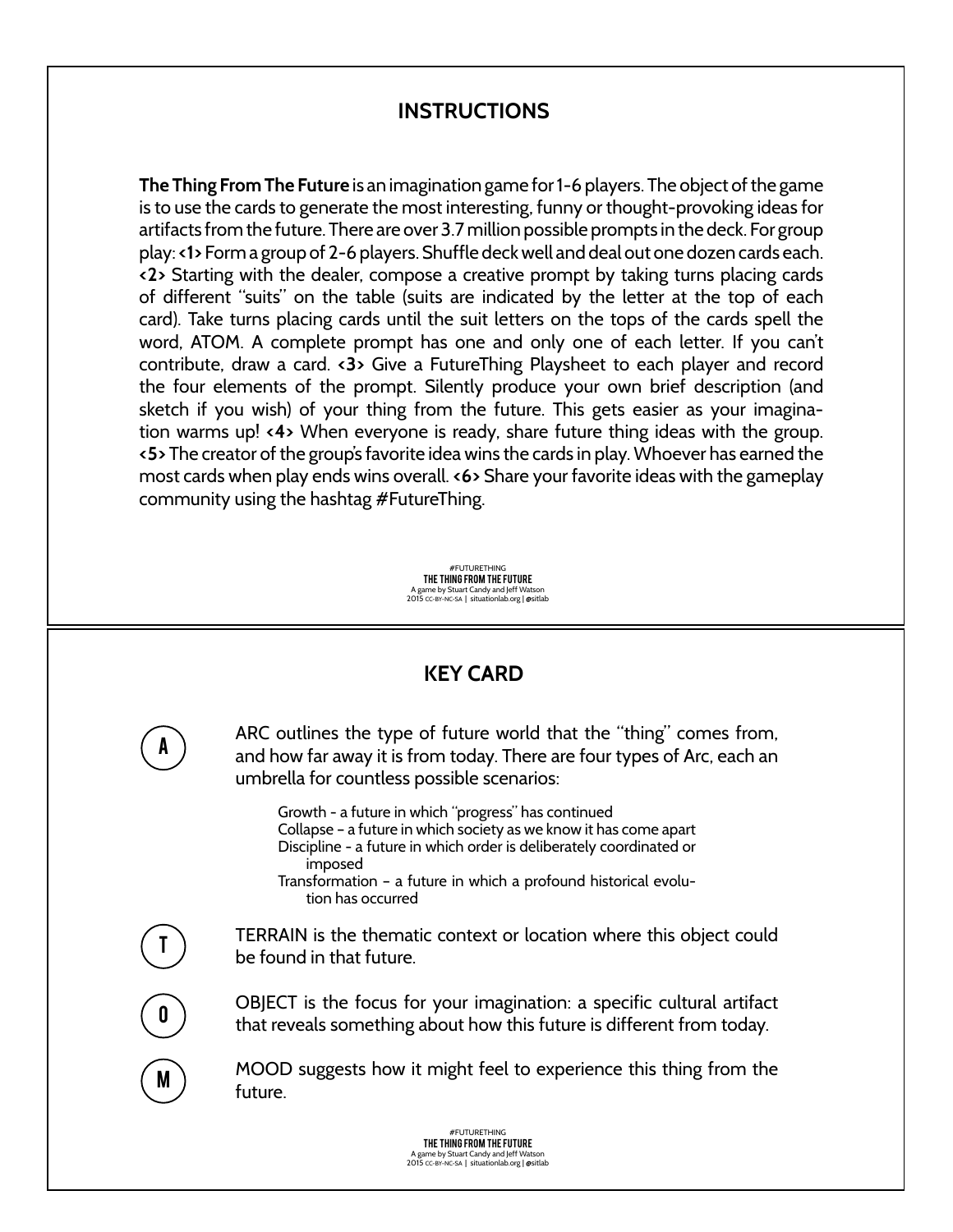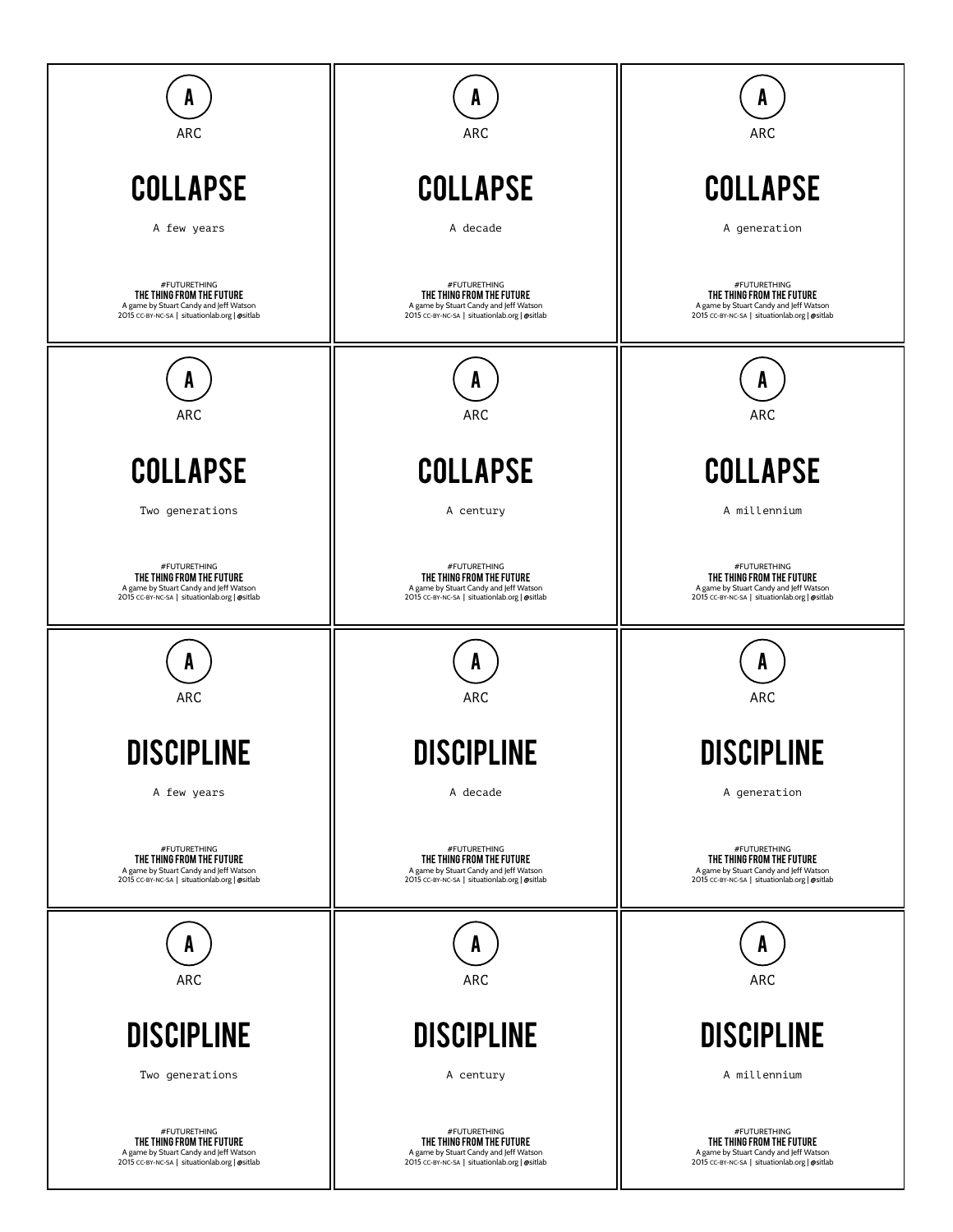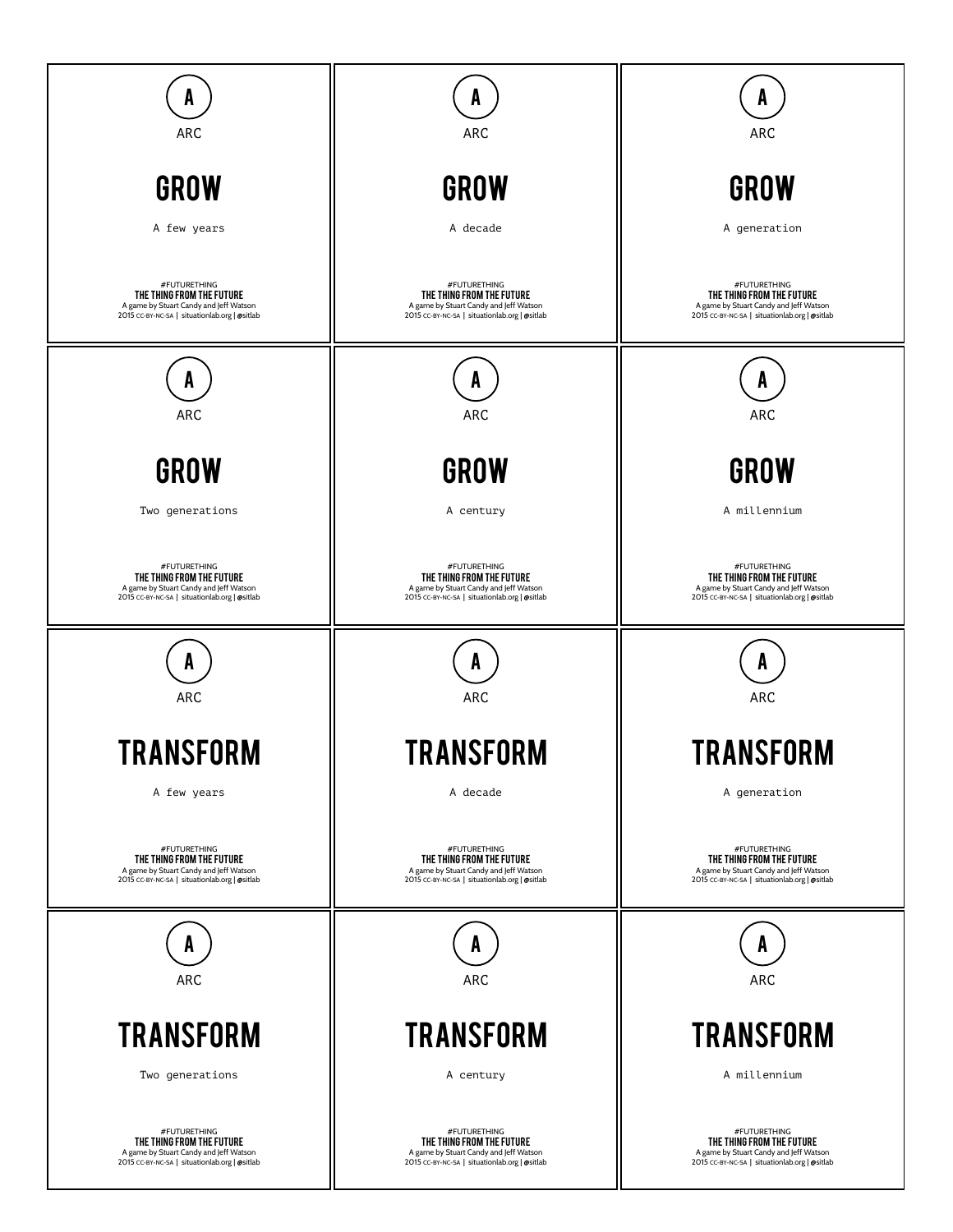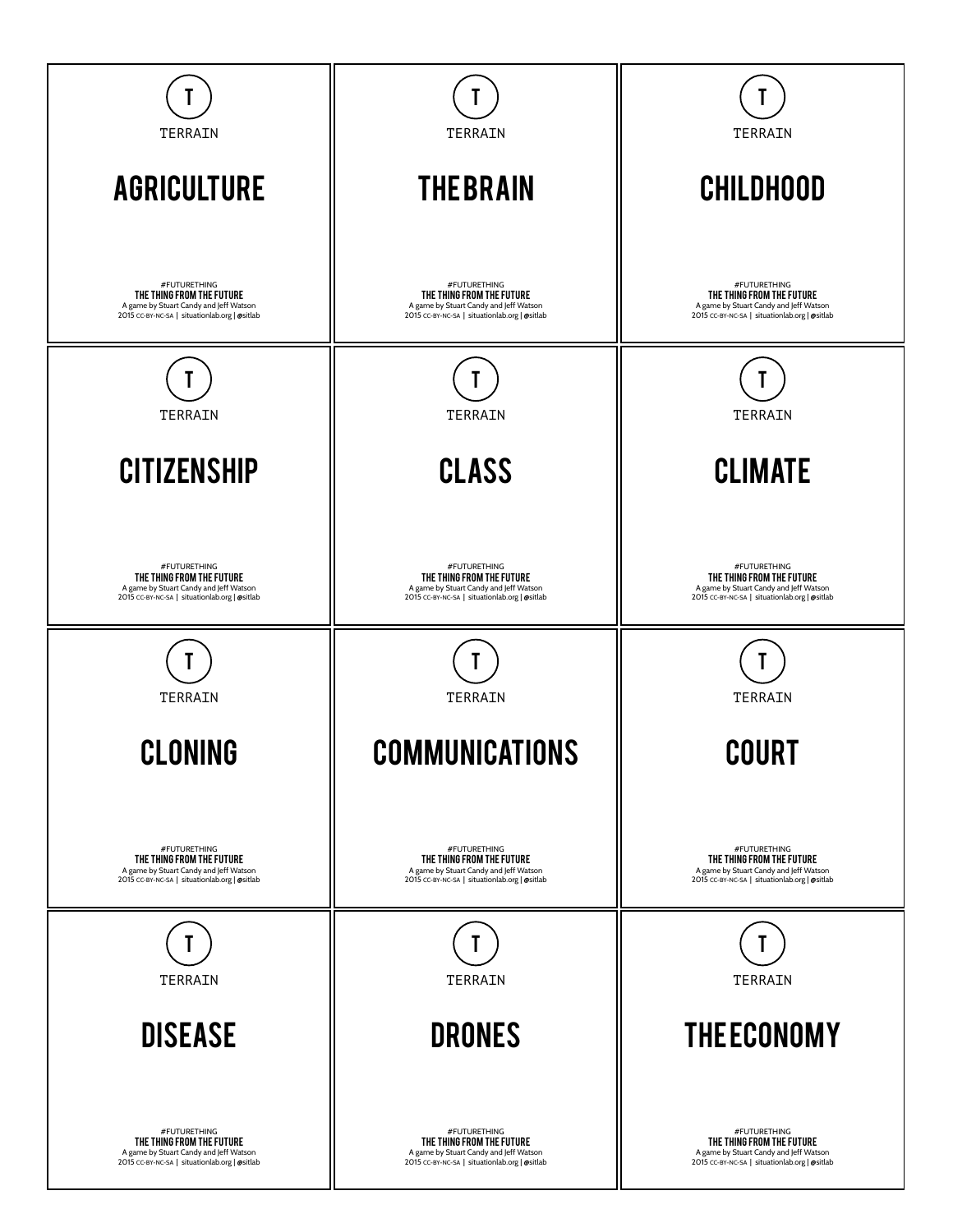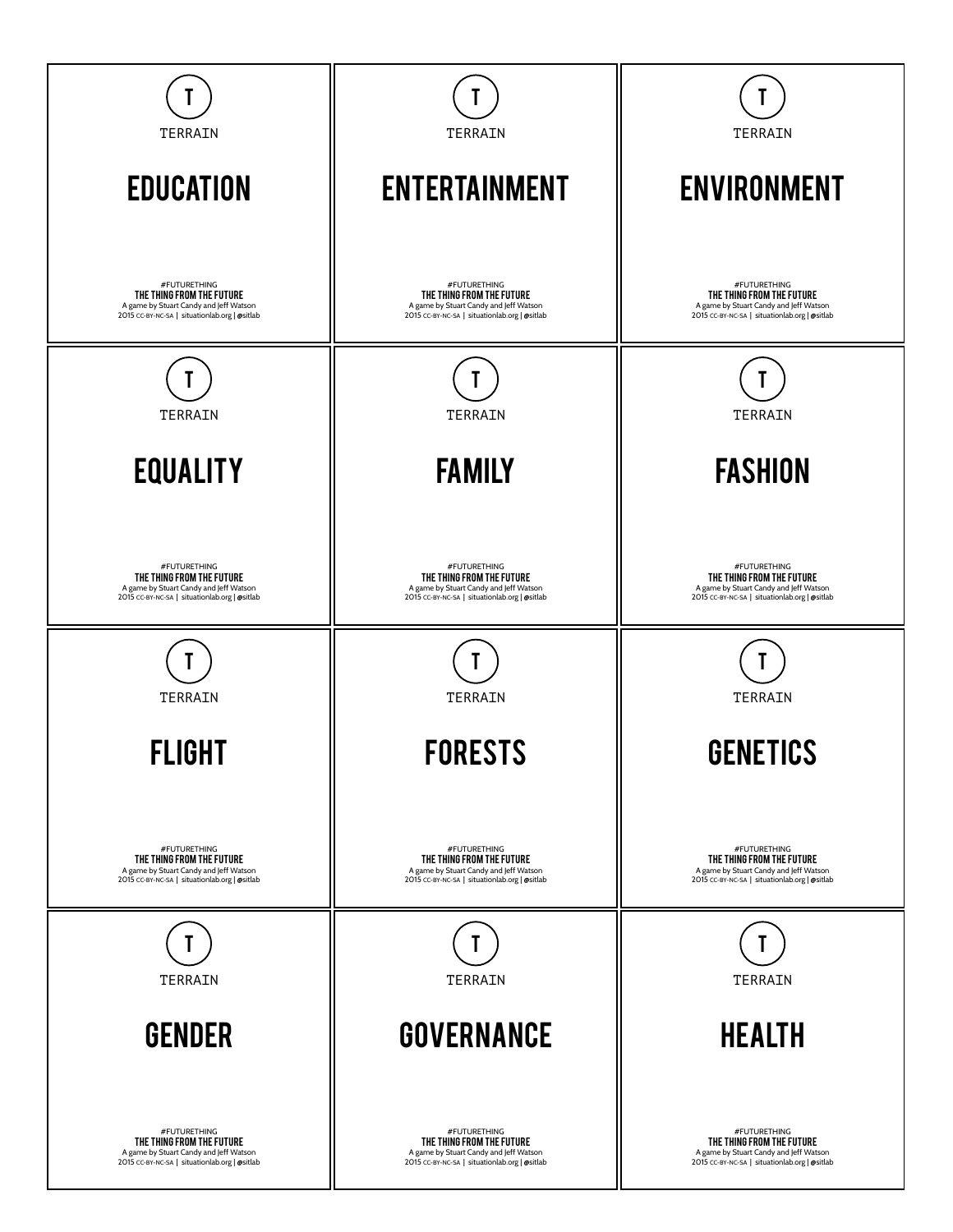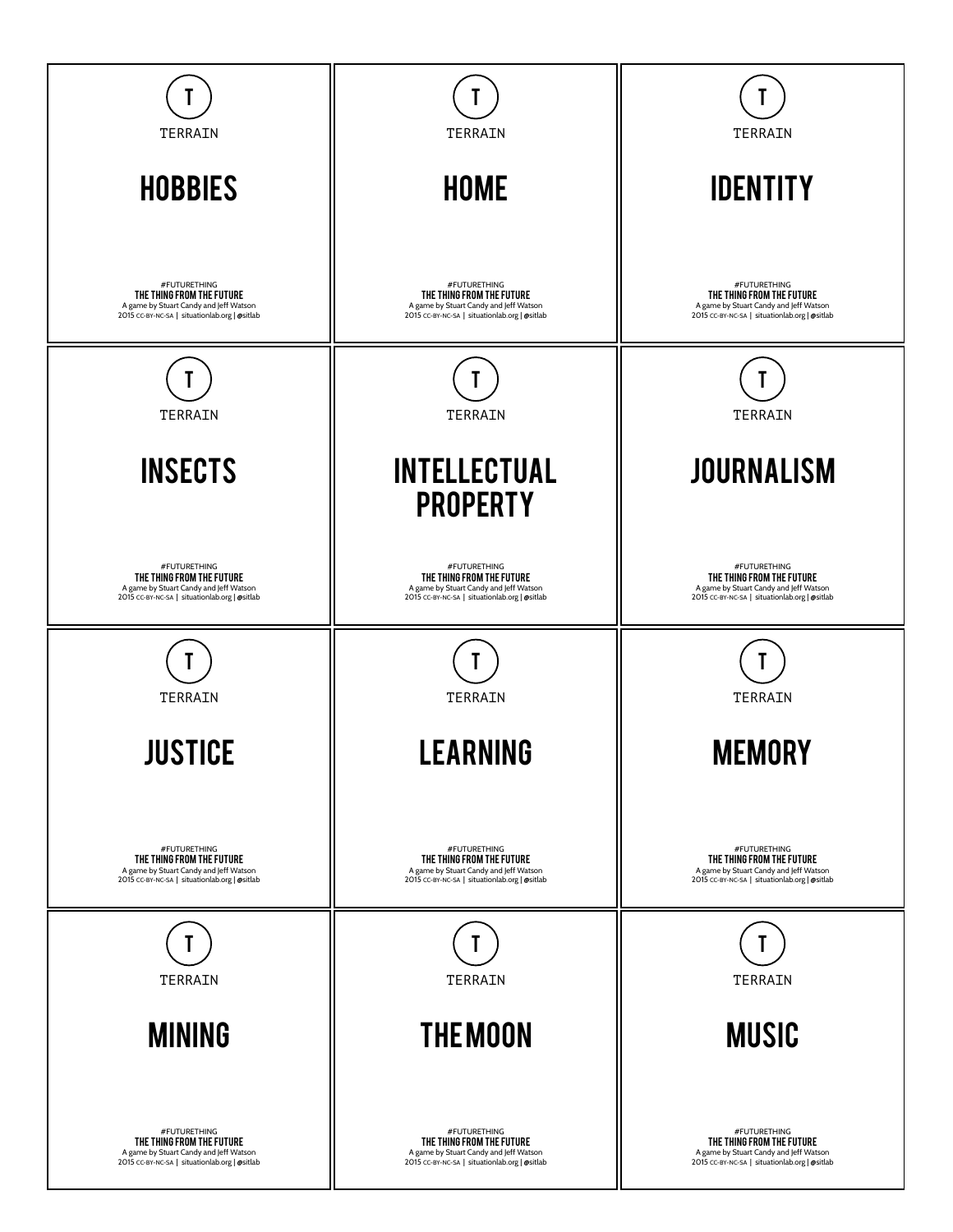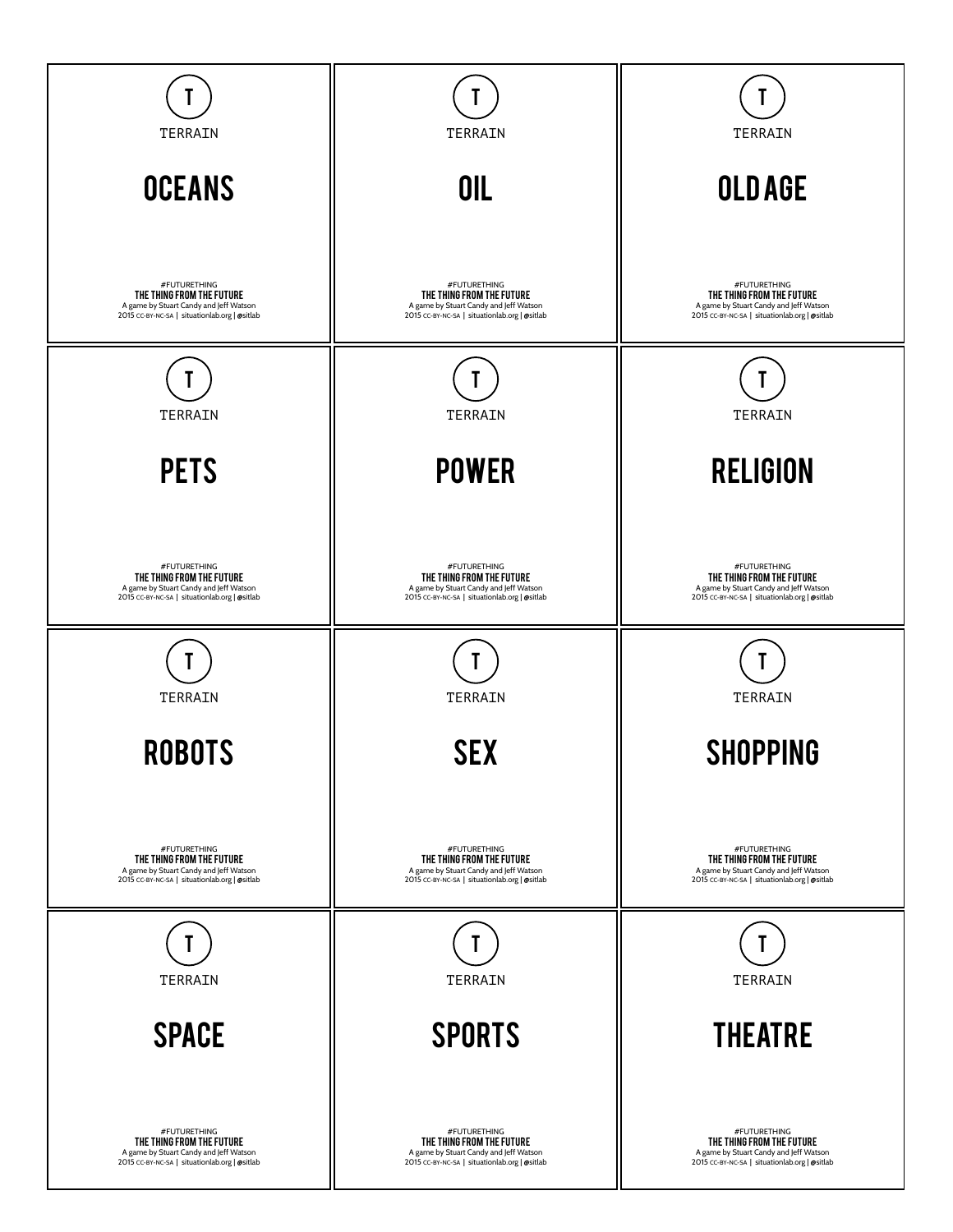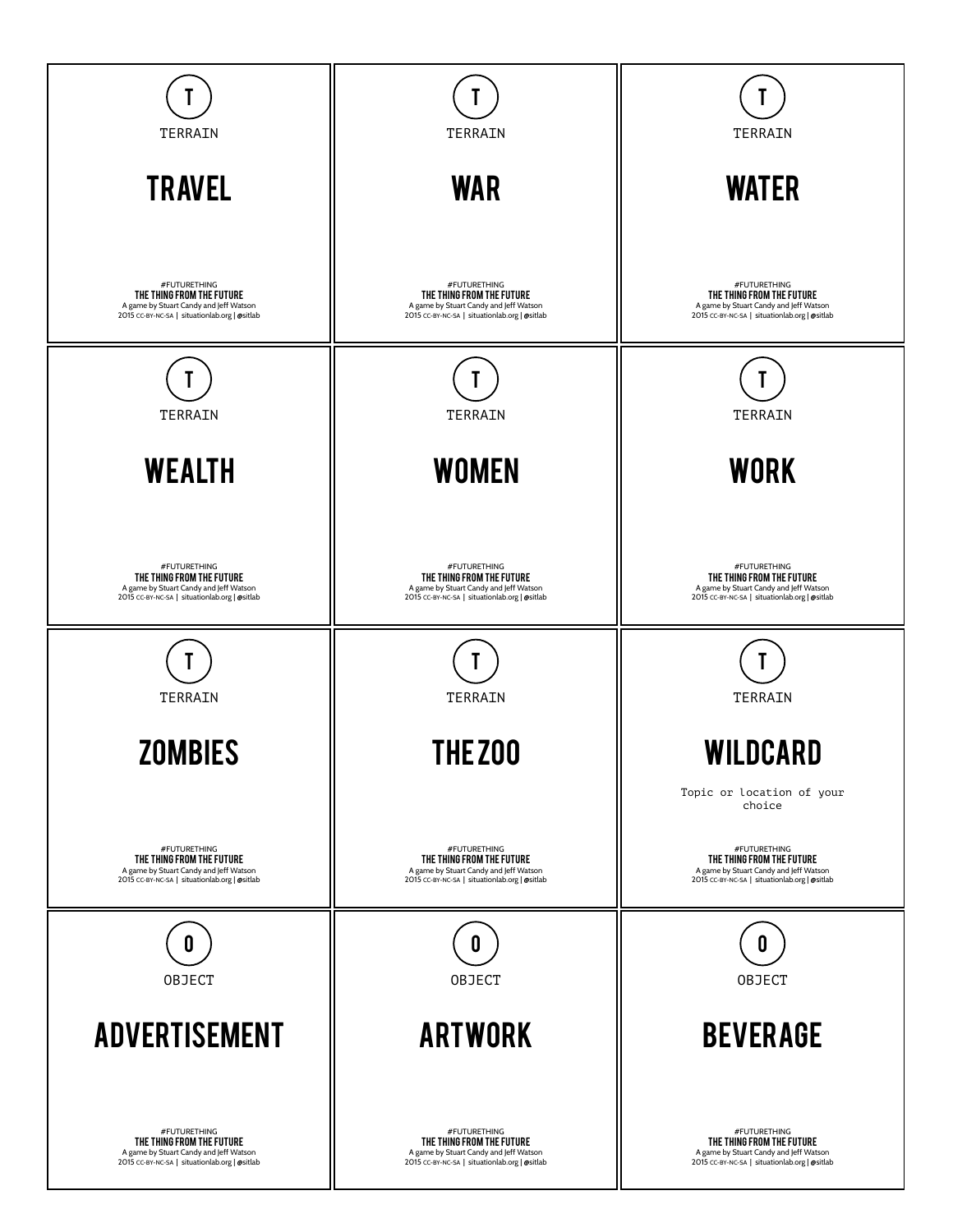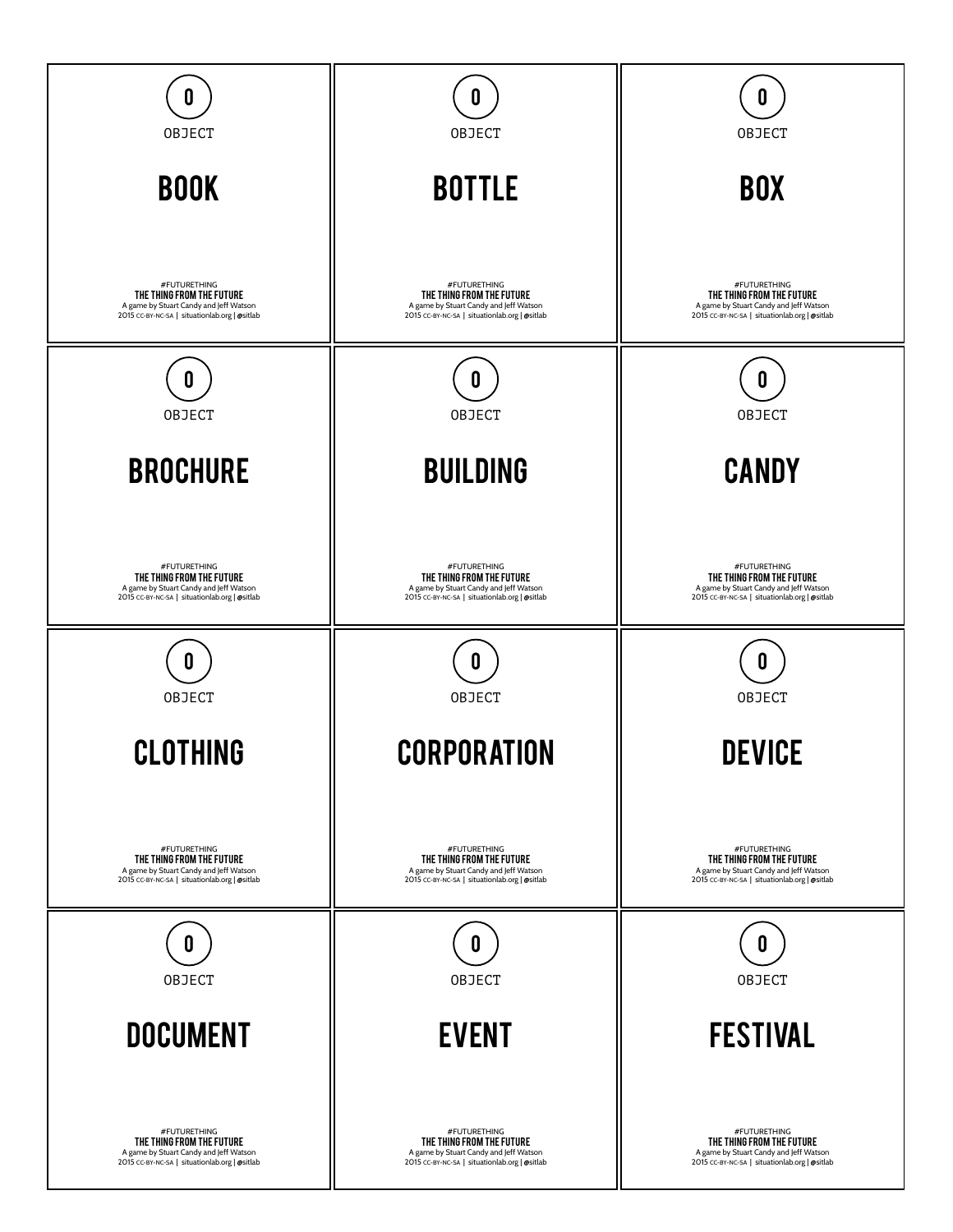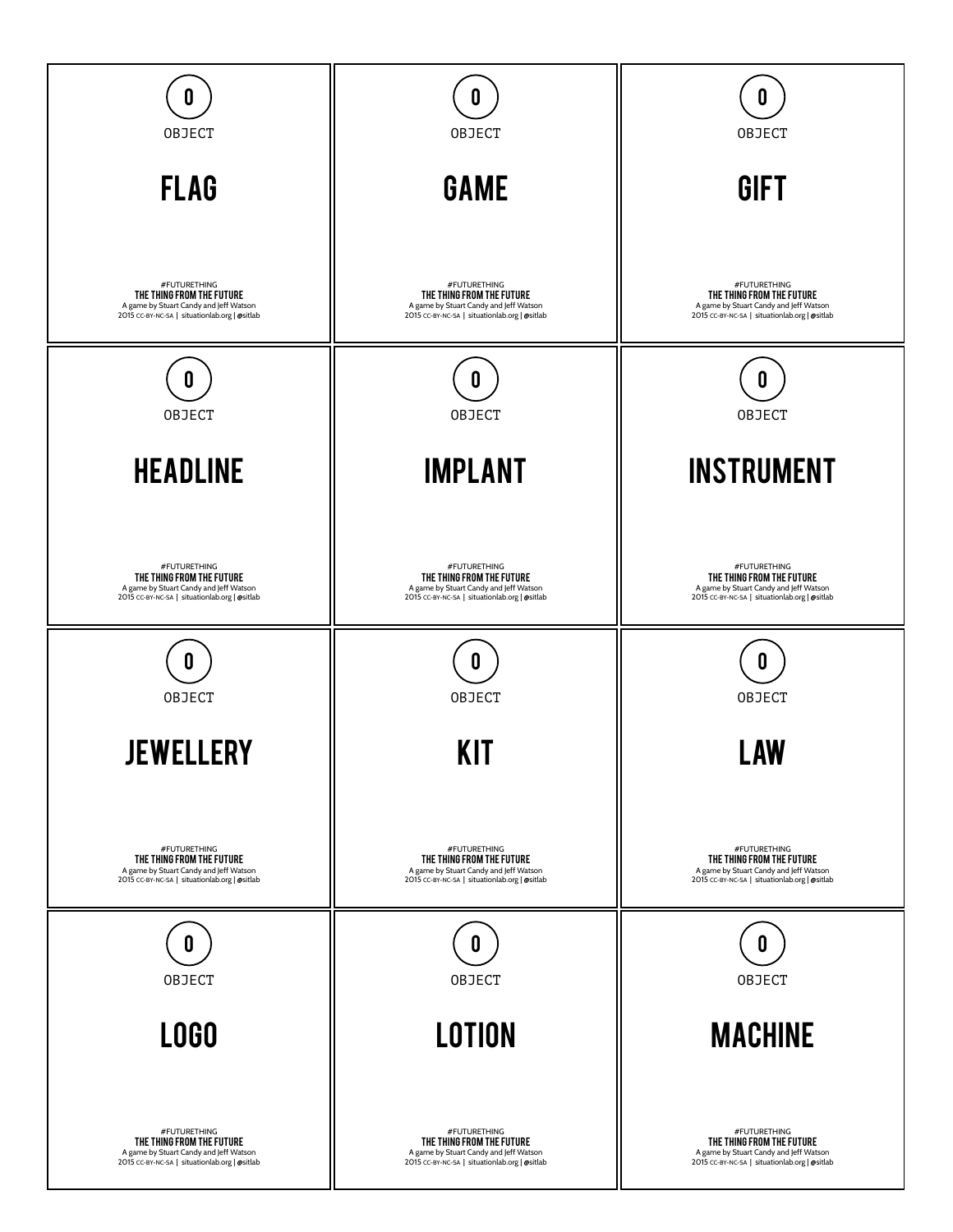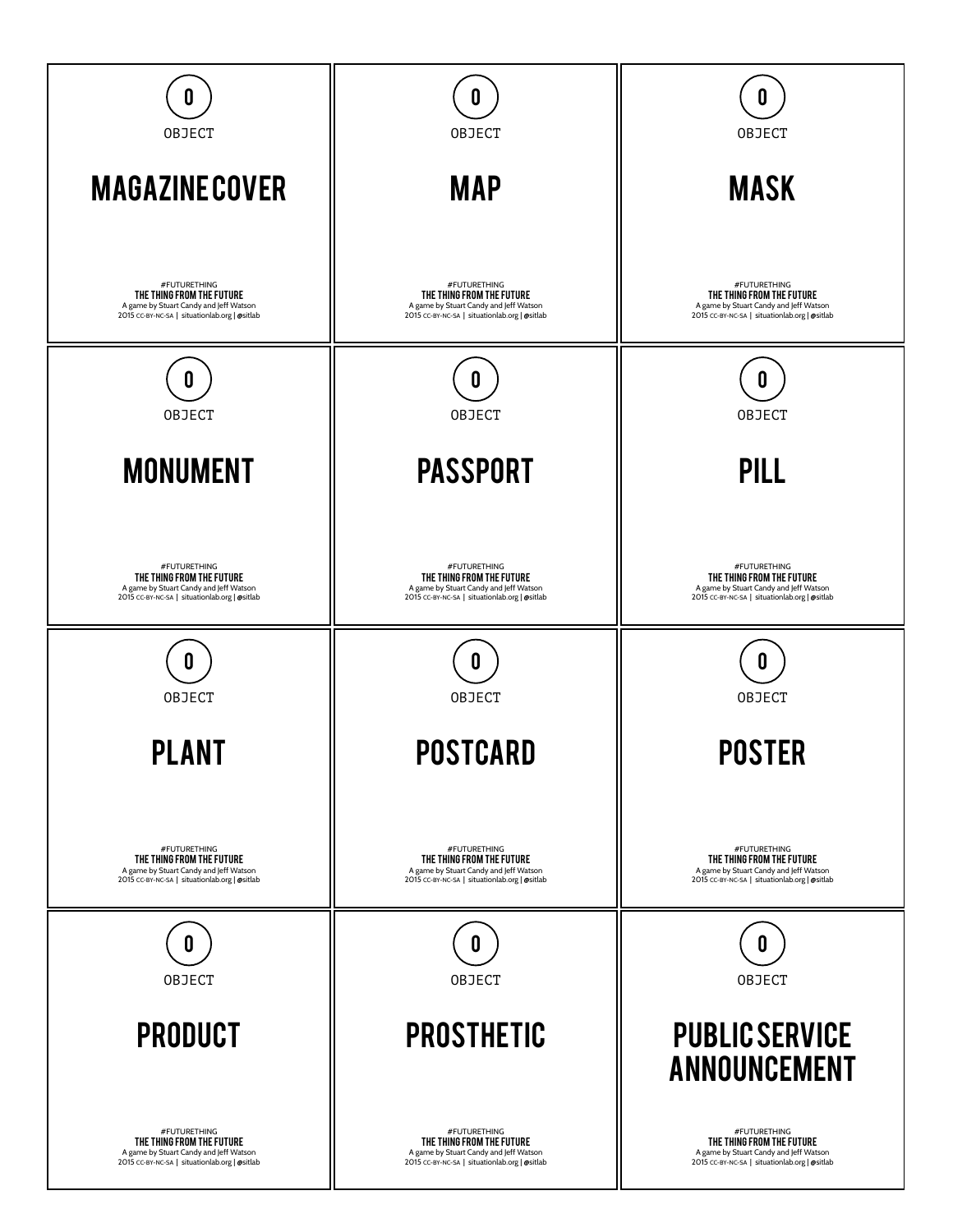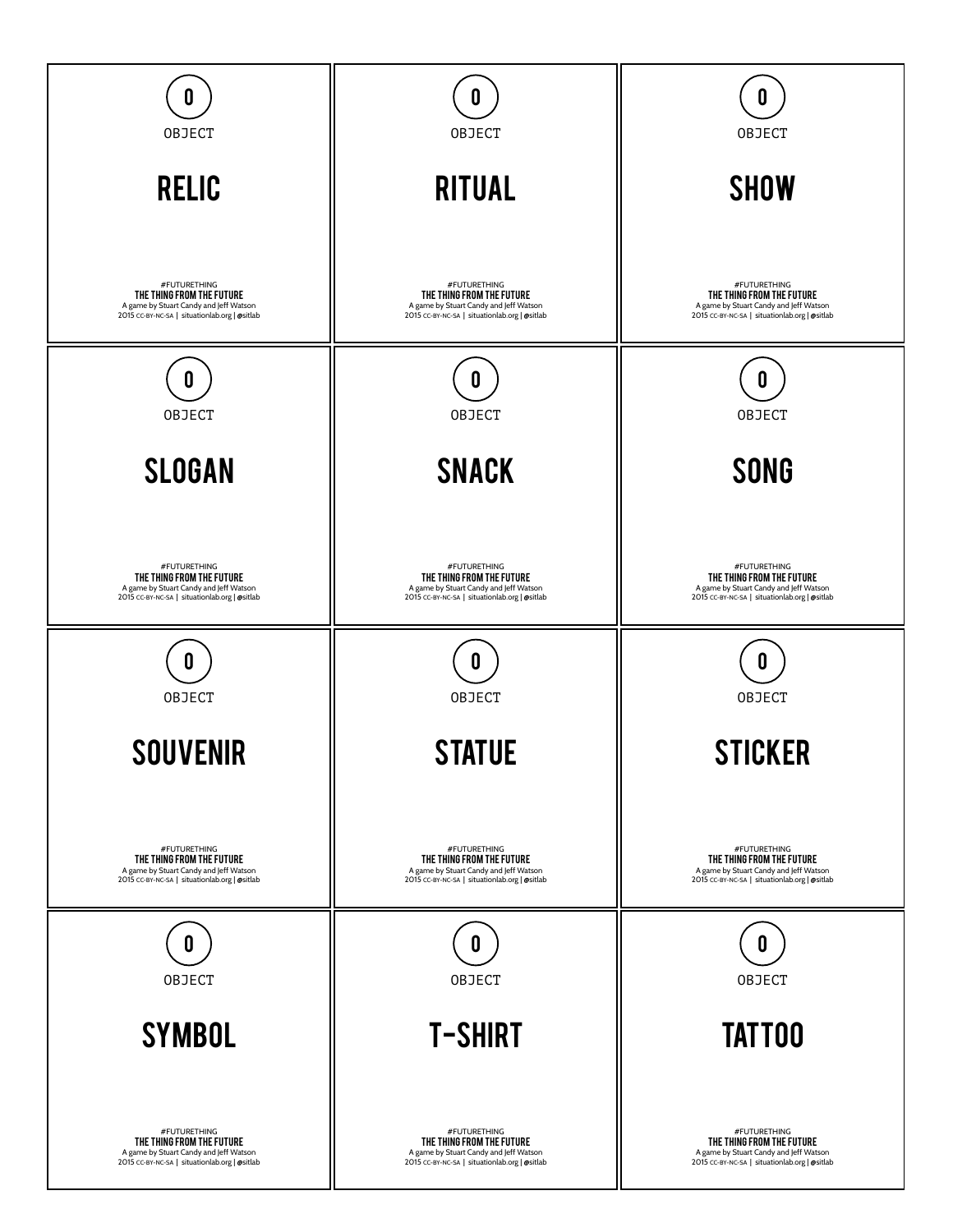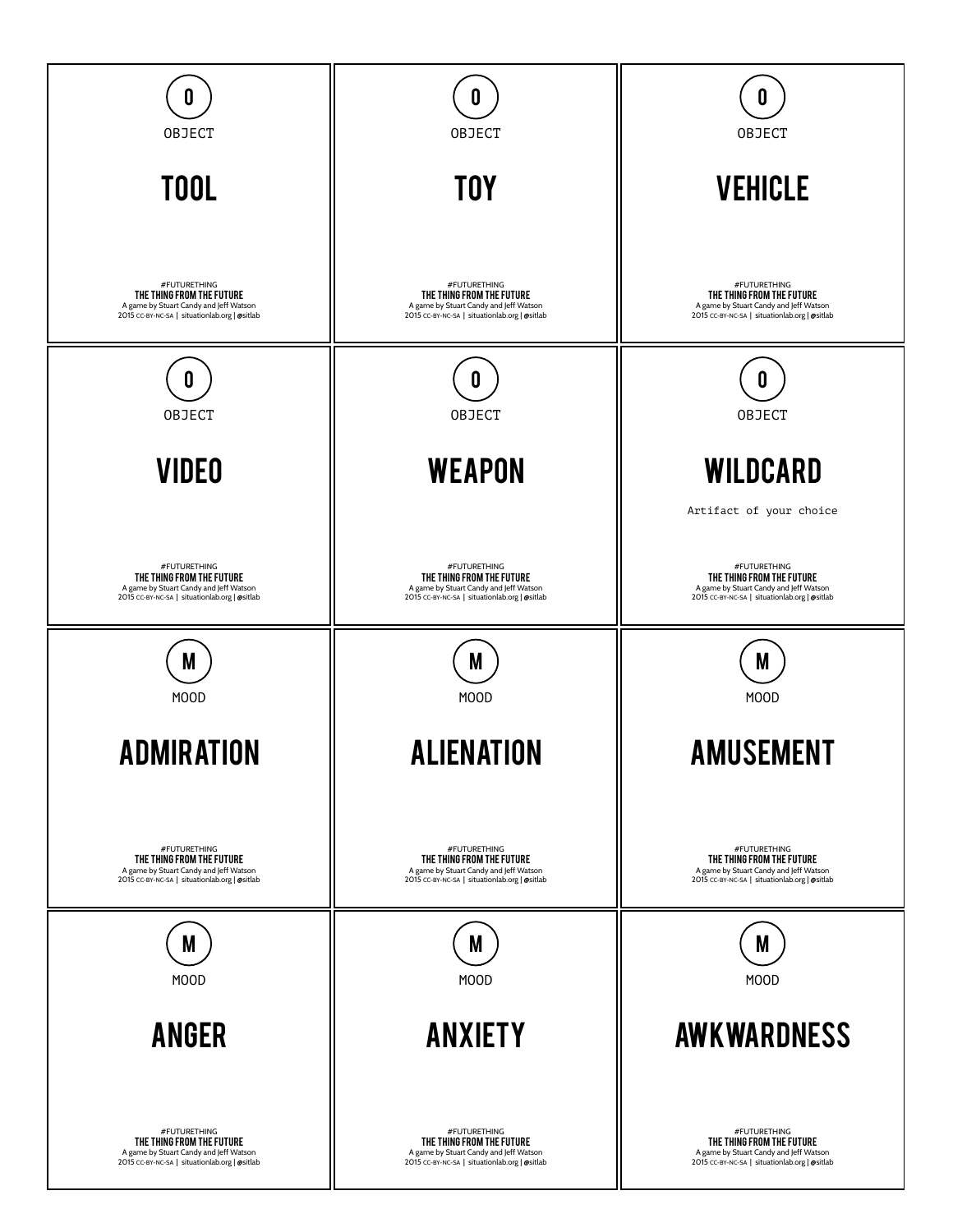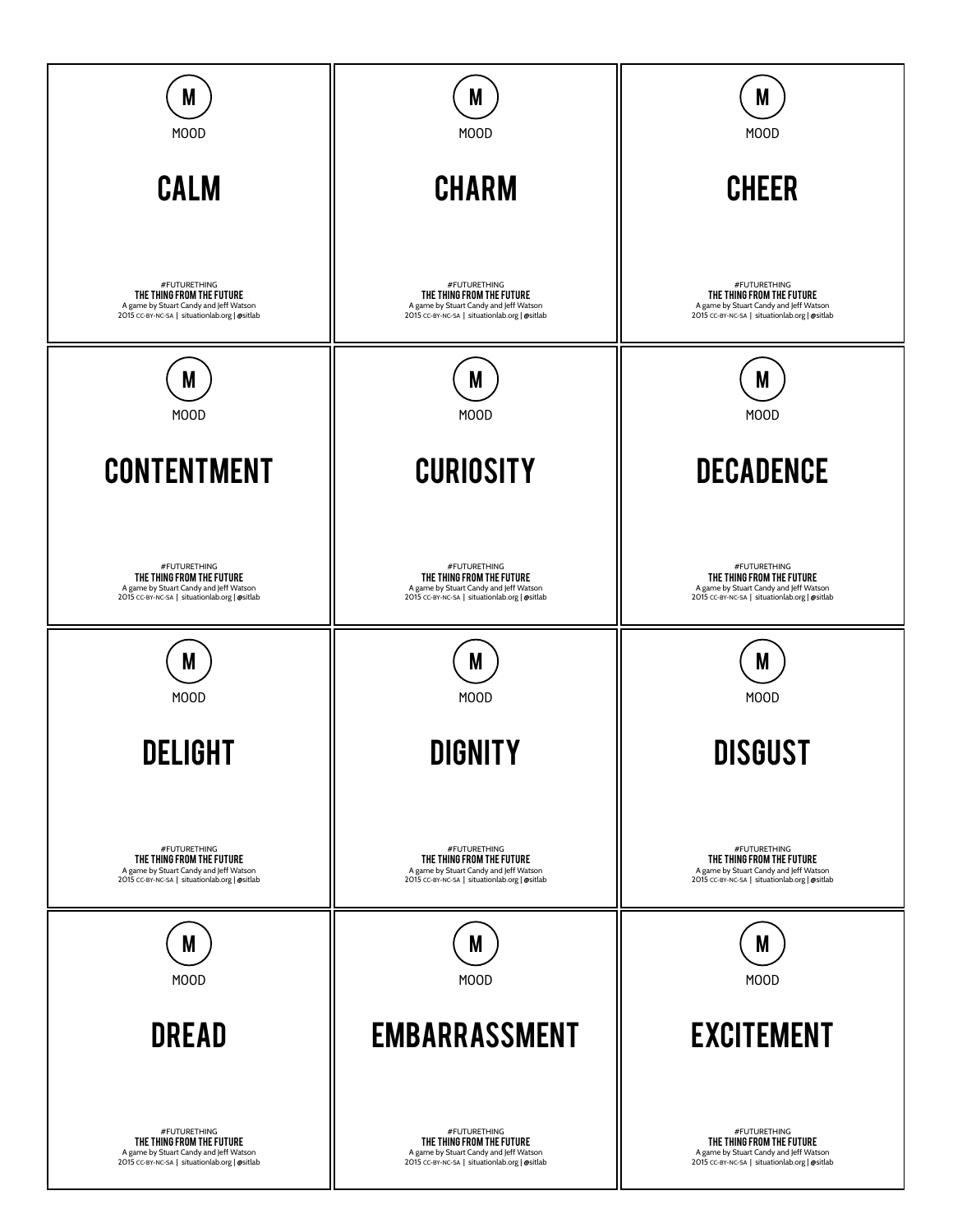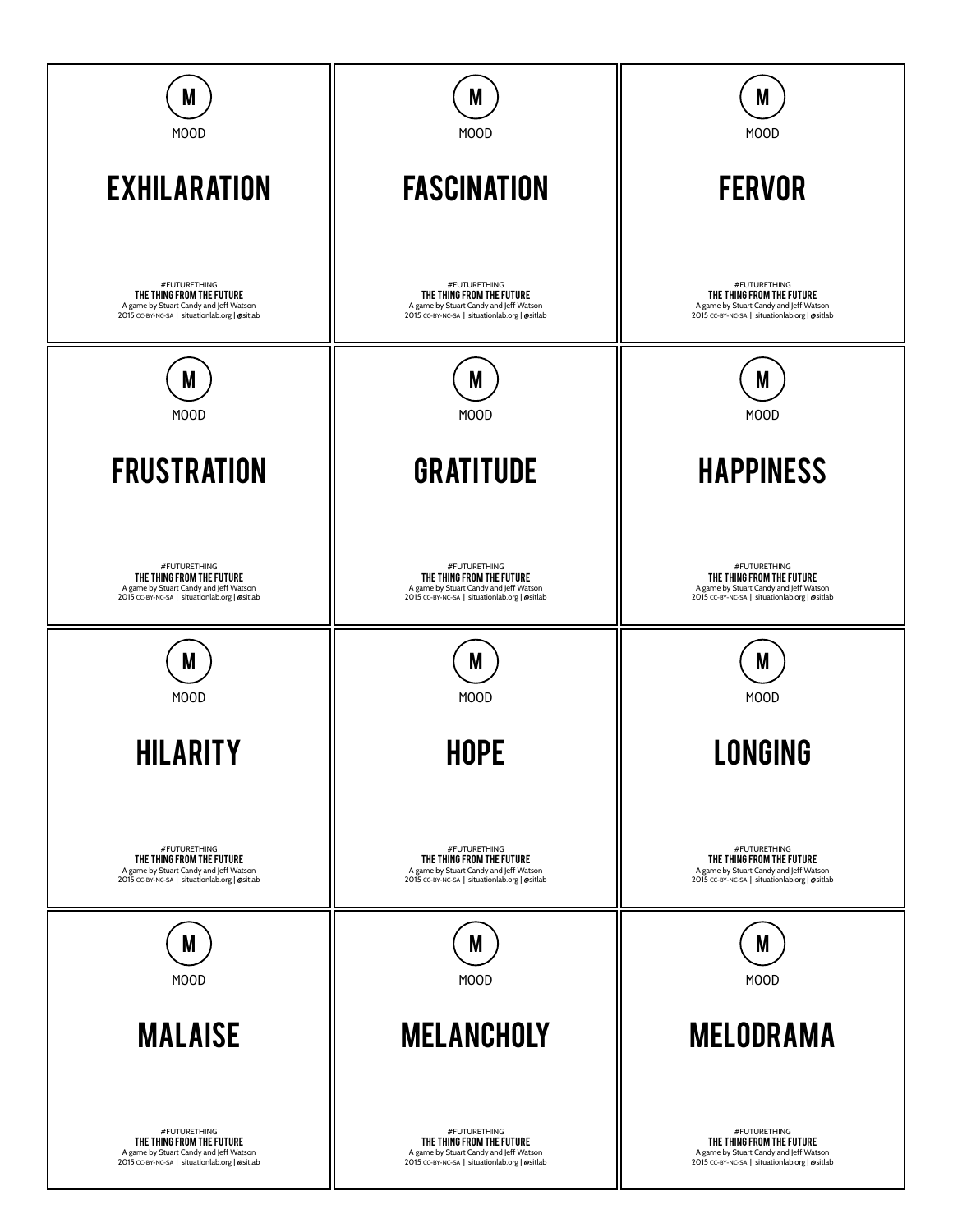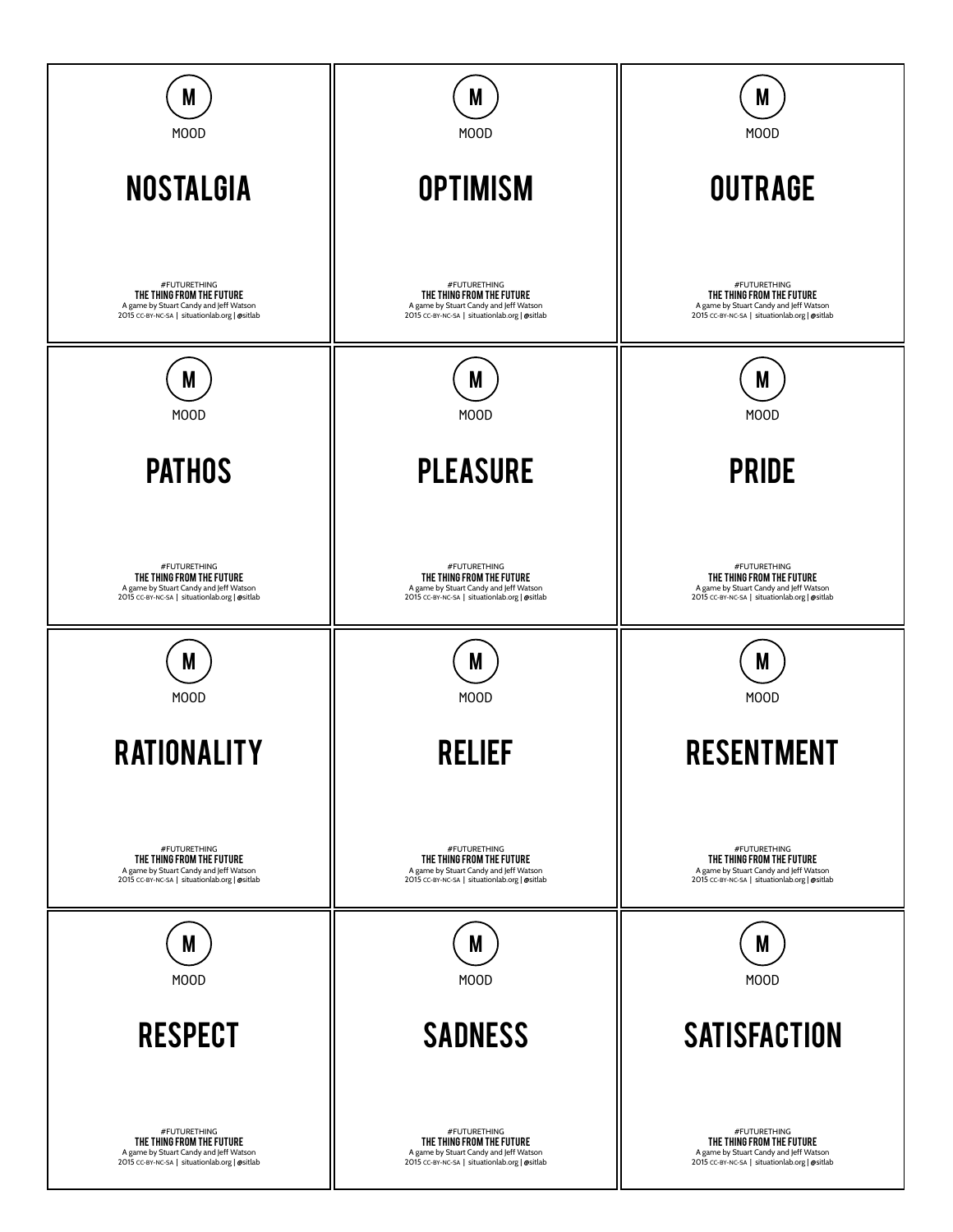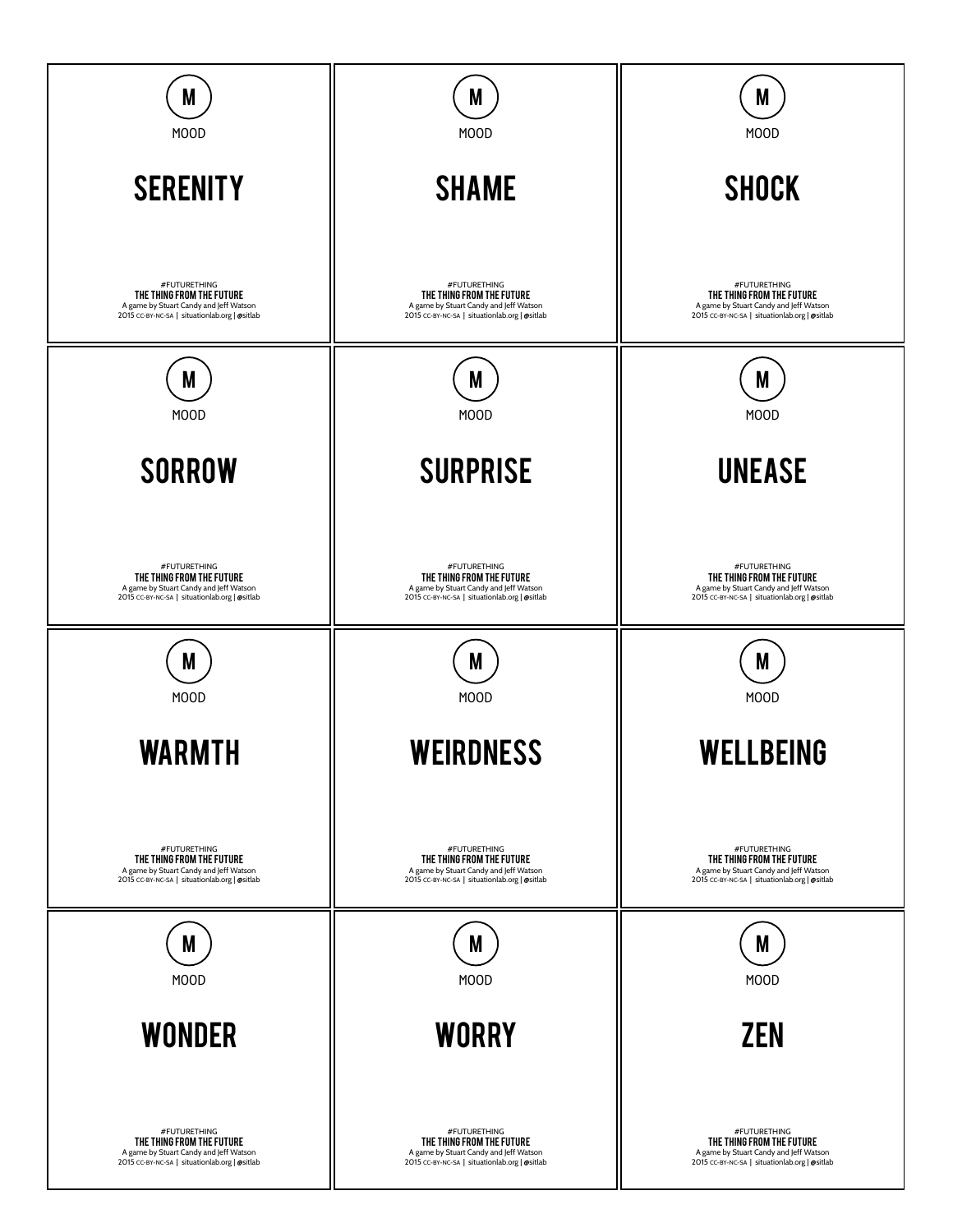